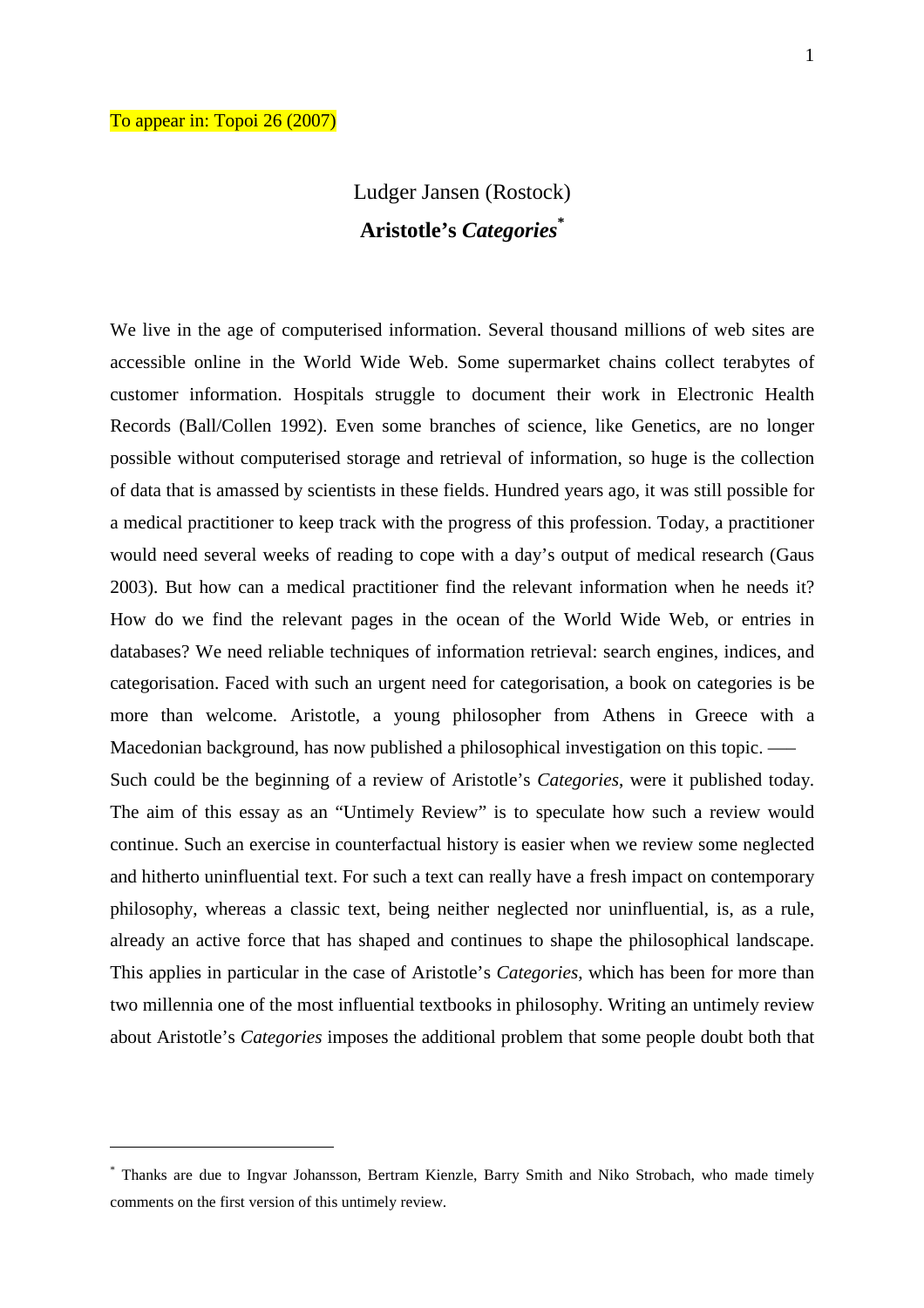this is the correct title and that it has actually been written by Aristotle himself.<sup>1</sup> For my part, I do not see any conclusive reason to deny the authorship of Aristotle. I will occasionally cite passages from other works attributed him. Whoever denies Aristotle's authorship is invited to read "Pseudo-" in front of "Aristotle" when appropriate and to think of these references as giving only hints about the argumentative context of this text. Similarly, I will use the traditional title to refer to the text without any commitment to its authenticity.

But there is an additional problem in judging the counterfactual influence of *The Categories*  were it to be published today. The short work that goes under the title *The Categories* is, without doubt, a fine little exercise in ontology. It is, however, rather improbable that it would be accepted for publication were it submitted today to, say, *Nous* or the *Journal of Philosophy*. Start with the language it is written in: Aristotle's rough ancient Greek is no longer a standard language for philosophical publication. Moreover, there are no footnotes and references, nor section headings and indices, and at times (witness ch. 9) the text very much gives the impression of being a mere draft. And in fact it is widely believed that the vast body of Aristotelian texts that came upon us are notes for the use within the Peripatos rather than texts prepared for publication.

Part of the problem is that it is not clear whether the text is meant to unfold a single coherent topic or whether it is rather a collection of different strands of thoughts only loosely connected with each other. Aristotle starts off with a distinction between homonyms, synonyms and paronyms. In making this distinction, he deviates from the general modern use of these terms, according to which they are terms for the words with which we speak, whereas Aristotle uses them as terms for the things we speak about. Thus synonyms are normally taken as different words that have the same meaning, like "mobile phone" and "cellular phone"; in Aristotle, however, they are two things for which the same word can be used with the same meaning. If for example we call both Socrates and Plato "human", then we use "human" with the same meaning. Thus it is Socrates and Plato that are synonymous when being refered to by the same term "human". The same applies for homonyms, which are things for which the same word can be used in different meanings, like the institution which administers my money and that wooden thing in the park, both of which are called "bank", but with different meanings attached to the same term.

He then continues to present a cross-classification of things that can or cannot be said of a thing (because they are individuals in the one case or universals in the other) and that do or do

<sup>&</sup>lt;sup>1</sup> Among those who doubt the authorship of Aristotle is Schmitz (1985), whereas others, like Frede (1981), argue, that there is in fact no genuine reason to doubt Aristotle's authorship.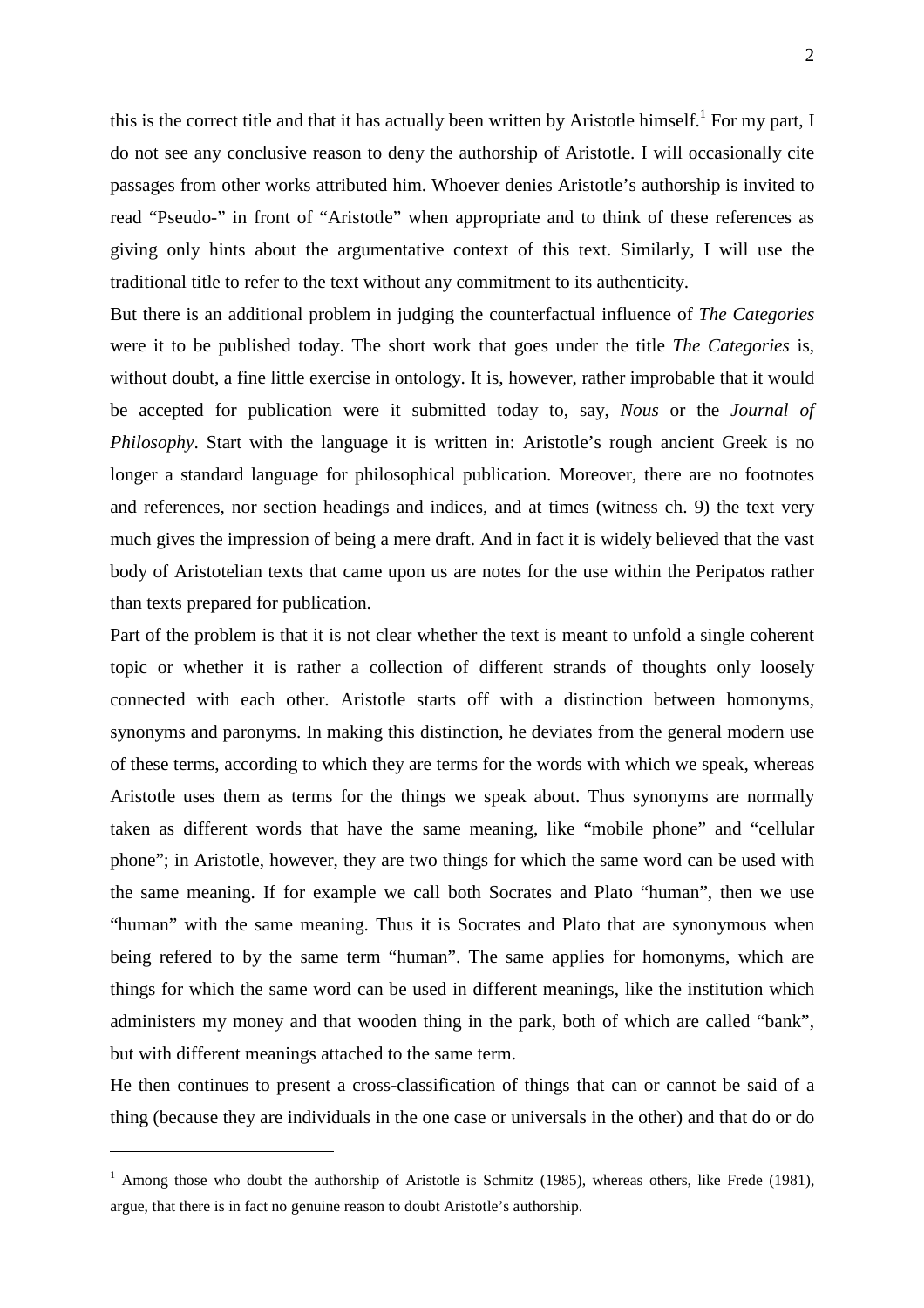not inhere in other things (thus they are dependent or independent things). This yields a fourfold ontological classification of entities represented in figure  $1<sup>2</sup>$ 

|                              | predicated of other things | not predicated of other things |
|------------------------------|----------------------------|--------------------------------|
| inherent in other things     | Accidental universals      | Individual accidents           |
|                              | (white, knowledge)         | (this white, this knowlege)    |
| not inherent in other things | Substance universals       | Individual substances          |
|                              | (man, horse)               | (this man, this horse)         |

Fig. 1: The four-fold division of beings in Cat. 2

Here we can see some convergence with four-category ontologies recently defended by other authors like Jonathan Lowe or Barry Smith.<sup>3</sup> But ontologists are still in dispute about whether all of these four fields are to be accepted in an ontology. Some try to content themselves with one field only, like, most prominently, trope theorists, who acknowledge only individual accidents.<sup>4</sup> Others accept two of these fields, like David Armstrong who accepts individual substances and accidental universals, but rejects individual accidents and substance universals. Bertrand Russell, in his later years, accepted only universals, and rejected both individual substances and individual accidents.<sup>5</sup> Given such a dispute in the contemporary debate it would be good to have some arguments for the acceptance of all four fields – but Aristotle is content with giving the twofold dichotomy.

Two paragraphs later, the author presents a list of ten classes of things signified by names or predicates. The author does not use the word "category" in this context, it appears only much later in the text (in Cat. 8, 10b19.21f). But it is probably this list that gives the work its title, because we also know from some of his other writings that he uses to call the entries of this list the "categories", and indeed it is this list that is traditionally refered to as the list of the categories. Originally, a "category" means "predicate", but then it became a technical term for "a kind of predicates" (a term that Aristotle also employs for the elements of his list of ten) or even, like in *Metaphysics* V 7, for "a kind of being".<sup>6</sup> To coin names for his categories, the

 $2$  On the history of such diagramms cf. Angelelli (1967, 12) and von Wachter (2000, 149).

 $3^3$  Cf., e.g., Lowe (2006), Smith (2005).

<sup>&</sup>lt;sup>4</sup> For an overview cf. Macdonald (2000).

 $<sup>5</sup>$  Cf., e.g., Russell (1940, ch. 6).</sup>

<sup>&</sup>lt;sup>6</sup> For more on the historical development of Aristotle's theory of categories cf. Bonitz (1853), Kahn (1978) and Oehler (1997). Cf. also Jansen (2005).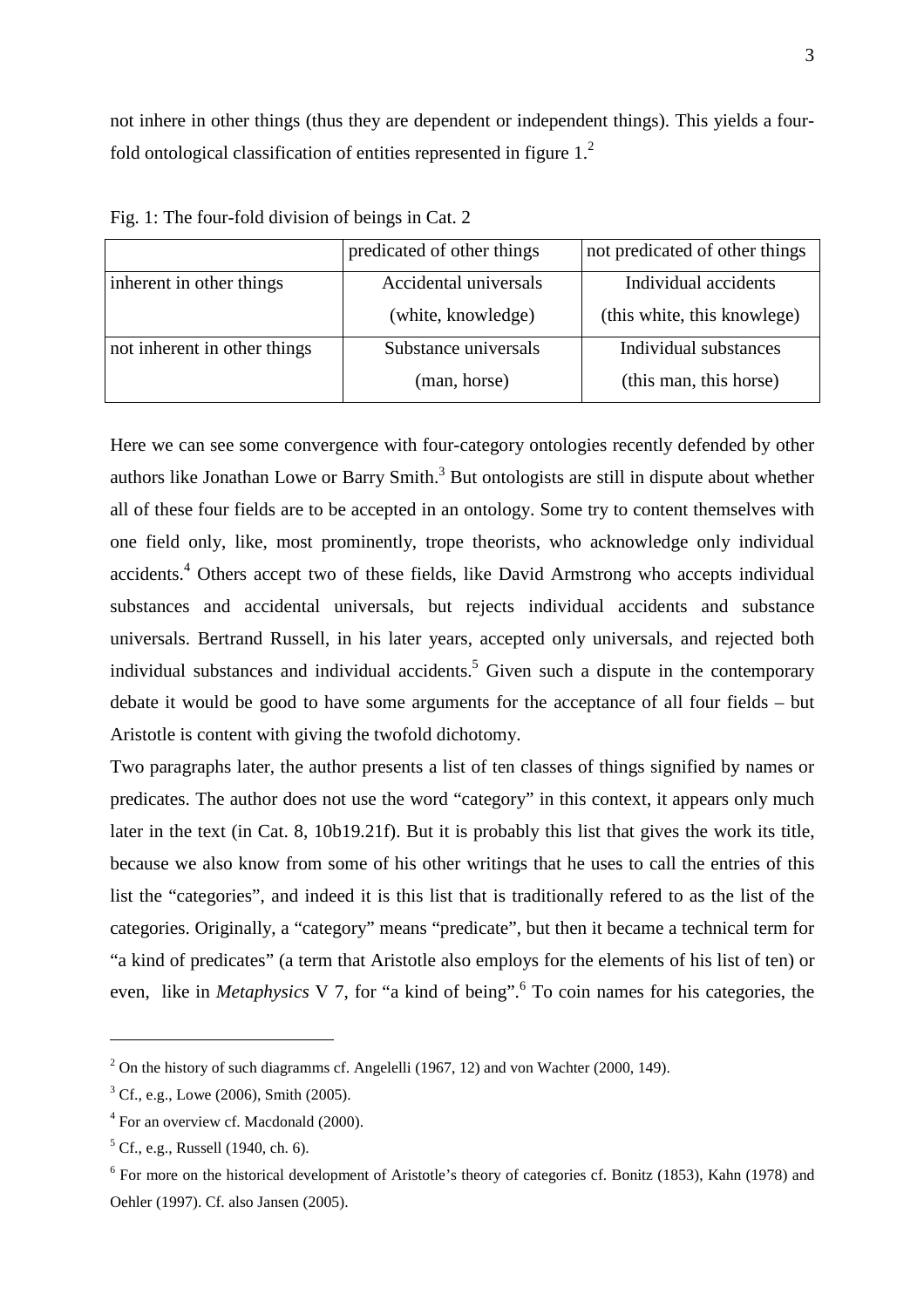author uses nominalised Greek indefinite pronouns or interrogatory pronouns (which would be indiscernible in Aristotle's handwriting and can thus not be distinguished by the evidence of the manuscripts alone), and nominalised verbs:

- *ousia* or substance (elsewhere called by him: "the what it is"),
- the how much,
- the how constituted.
- that what is related to something,
- the where.
- the when,
- the positioning,
- the having,
- the acting,
- the suffering.

It follows a discussion of the first four of these, i.e. of essential, quantitative, relative and qualitative things (chs. 5-8). The remaining six categories are only discussed summarily and elusively in ch. 9. Then follows a series of remarks on various other philosophical concepts that can be seen as unfolding the opening remarks on homonyms. There are chapters on contraries (chs. 10-11), on priority and simultaneity (chs. 12-13), on change (ch. 14) and on having (ch. 15). While all of them are of interest in themselves, it is not obvious, why these discussions have been actually included into this short work.

One way to explain away the heterogeneity of the text is to read chs. 2-9 as also unfolding the topic of homonymity. We know from other works of Aristotle that his tenet is that "being" is not used with the same meaning when said of a substance, a quality, a relation – or, in short, when said of things belonging to different categories (cf., e.g., *Metaphysics* V 7). The categories are, thus, the highest genera, that do not themselves belong as sub-genera to any higher genus like "being" or "existing thing" (*Metaphysics* III 3, 998b22-27), for these labels do not have a uniform meaning. Seen in the light of this, chs. 2-9 can be understood as discussing the homonymity of "being". This feature of homonymity gives also rise to a methodological remark, because the homonymity of being makes it impossible to define categories in terms of genus and specific difference – simply, because there is no higher genus we could refer to. It is, nevertheless, possible to communicate about categories and to distinguish them from each other. This can be done by giving properties common to all things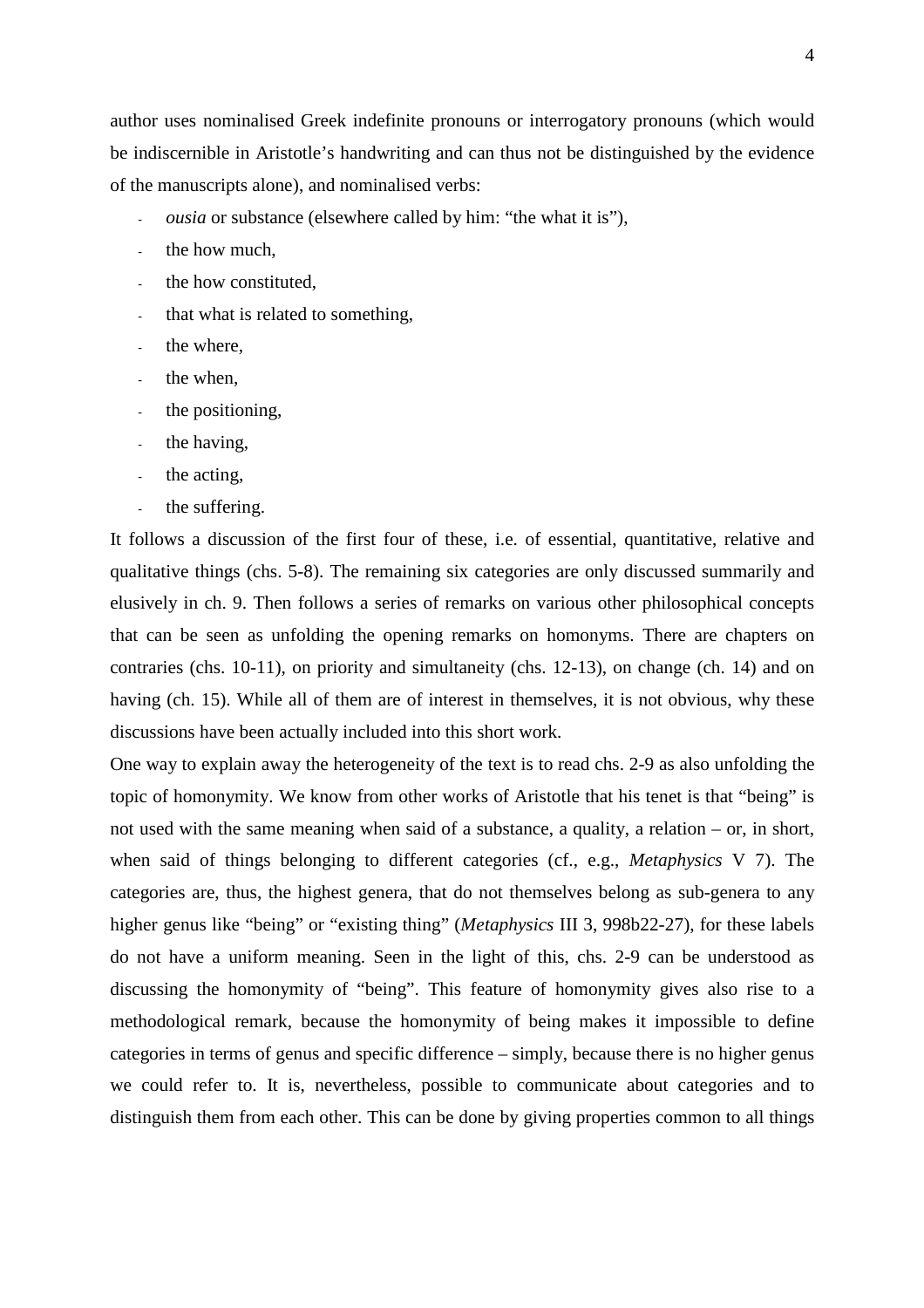subsumed under a category, i.e. by characterisation,<sup>7</sup> and by giving examples. Aristotle uses both of these ways. When presenting his list of ten in ch. 4, he explains the categories "in outline" (*hôs typô*, 1b28) by giving lists of examples, while in the chapters dedicated to the single categories, i.e. chs. 5-9, he discusses such questions like: Are these things ontologically dependent on other things? Do the things in this category allow for opposites or for graduality? Which are their relations to other entities? Answers to questions like this are very much searched for today. In an age of an still increasing flood of data and information, much of our scientific knowledge can only be stored and processed electronically. In order to produce coherent and workable knowledge databases and to make them interoperable with other such systems, it is essential that these databases use compatible sets of basic categories, and Aristotle's suggestions in *The Categories* are still a good starting point for this endeavour that is now known by the name "applied ontology". Though not obviously a coherent treatise, all of Aristotle's topics in *The Categories* are relevant for this new discipline, be it the relation between language and reality (ch. 1), be it the rules on taxonomic trees (ch. 3), or the search for the highest genera, the top level ontology (ch. 2, 4). Which categories are dimensions of change and how are changes to be classified (ch. 14)? Aristotle also discusses formal ontological relations among the entities within these genera: Being in something, being predicated of something (ch. 2), being prior to something (ch. 12), being simultaneous to something (ch. 13), having (ch. 15). At least the relation of priority should be given more emphasis in today's applied ontology, and so should some of Aristotle's means to characterise the categories: graduality and opposites are not yet standard topics in applied ontology, let alone the bearing opposites have in normative contexts – a topic Aristotle deals with in ch.11. There is, however, a bunch of questions that are left open by Aristotle. First and foremost, it is not clear, whether the author thinks that his ten-categories-list is exhaustive. In other writings, he seems to suppose its completeness or at least that there are only finitely many categories (*Posterior Analytics* II 22, 83b15-17) – although he mentions on this occasion only eight categories (like in *Metaphysics* V 7). Nor is it clear whether the categories are thought to be distinct. The author seems to have problems with some examples, and he seems to be willing to admit that a species might be of a different category as its genus (see end of ch. 8) – which would indeed be a strange result.<sup>8</sup> Moreover, the author does not make explicit how his fourfold distinction of kinds of entities in ch. 2 and his list of ten categories in ch. 4 relate with each other. For many of the entries in the list of ten are things that are neither substantial nor

<sup>&</sup>lt;sup>7</sup> Cf. Johansson (2004). On characterisation in counterdistinction to definition cf. also Johansson 2006.

<sup>&</sup>lt;sup>8</sup> For more on this problem cf. Jansen (2006).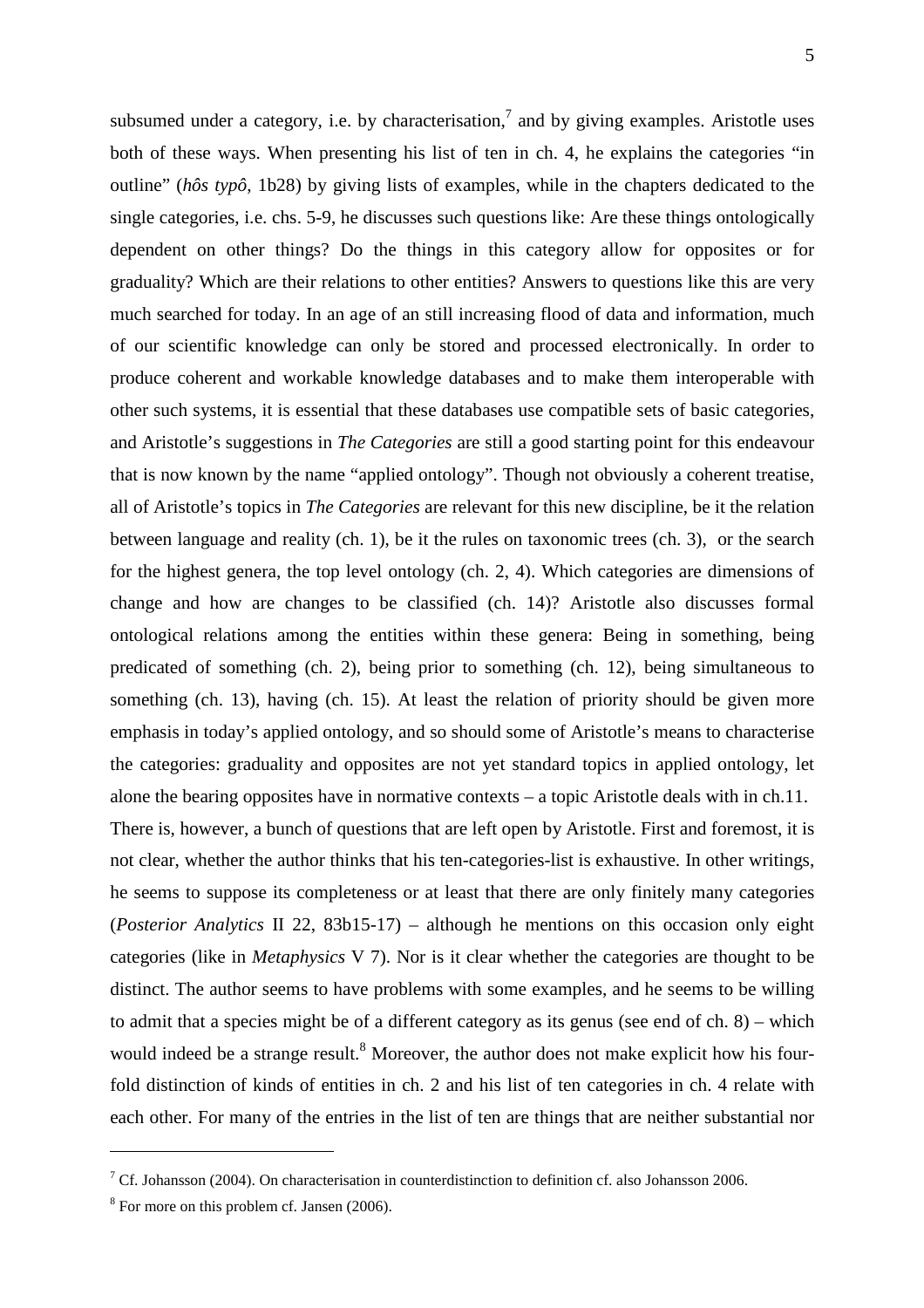to be said "in another thing". It is obvious that relations are of this kind: They are ontologically dependent on their relata but they do not inhere in any of their relata. A way out would perhaps be to say that relations inhere in their relata taken collectively. More has also to be said on places and times, and Aristotle has indeed more to say on these topics in his *Physics*. There, Aristotle defines the place of a thing as the inner border of that body which surrounds the thing in question (*Physics* IV 4, 212a6), and time as the number of successive changes (*Physics* IV 11, 219b2) – with change, in turn, being dependent on substances. Thus in these cases, too, there is an intimate connection to the category of substance.

As Aristotle does not much more than to give a few examples for the six latter categories, it is not clear either which criteria hold for belonging to them. Admittedly, there is a chapter on "having" at the end of the book (ch. 15), which, however, seems to deal with many things but not with the category he presented in the list in ch. 4. Some of the categories seem to be superfluous or at least not as primordial as others. Why, for example, do we need a special category of having? Aristotle's examples of having are: "wearing shoes" or "carrying arms". Couldn't we deal with these as relatives among other relatives, instead of creating a new category?

Last but not least: The categories come along as a mere list. They could, however, be more structured. Aristotle himself frequently acknowledges the pride of place of the first category, substance (ch. 5, 2a34-35, 2b3-5, 2b15-17): Substances are the ultimate grounding of all other beings. Quantities and qualities only exist if and only if there are substances having these quantities and qualities, and relations only exist if and only if there are substances that are related to each other in certain ways. It is this feature that, in the end, gives ontology the unity that is required for being a single science, which is in danger in the light of the homonymity of "being". But as all other categories depend for their existence on substances, or so Aristotle argues, all being is ultimately related to the being of substances (*Metaphysics* IV 2). Thus the first big divide among the entries of Aristotle's list of ten is that between independent and dependent entities, with individual substances being the only independent entities and all the others being dependent entities.

A second divide within Aristotle's categories is the distinction between continuants and occurrents: Continuants exist as wholes at every moment at which they exist at all, whereas occurrents need time intervals to unfold as wholes. Substances, quantities, qualities and spaces can exist as wholes at a given moment. Actions, passions and, trivially, time intervals do of course need time intervals for their existence. The latter are thus perdurers or occurrents,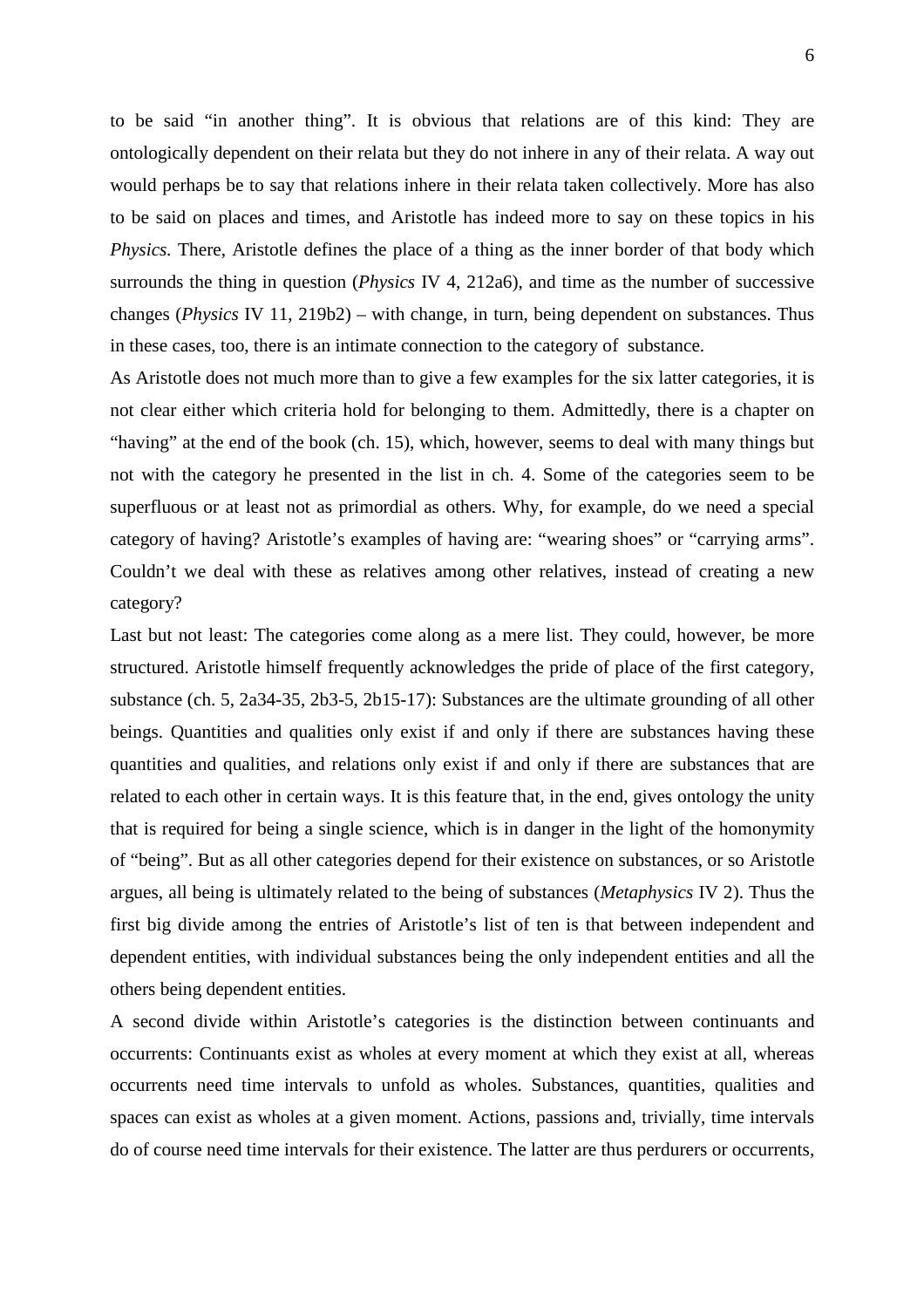the former are endurants or continuants.<sup>9</sup> Adding some quibbling to these two big divides, we get the hierarchy of categories represented in figure 2.<sup>10</sup>





This tree is not necessarily complete. Further categories can be added to make more explicit the categorical structure of the world. This is, or so it seems to me, in perfect accordance with the project presented in the *Categories*, which seems to be rather a working report on an ongoing research project than something ultimate and completed. Barry Smith, for example, has suggested that Aristotle's list of ten has to been supplemented by categories for nonmaterial things like holes, cavities, and channels.<sup>11</sup>

Furthermore, we have to mention one very important issue not included in this tree: The top node in this tree is "particular". But things do not only come along as particular tokens, but also as types. There are not only particulars, but also universals. In a way, universals do also divide up into the ten categories, and thus this tree is kind of mirrored under a top node

<sup>&</sup>lt;sup>9</sup> Cf. Johnson (1921, 199) for the classical definition of occurrents/continuants and Lewis (1986, 202) for perdurants/endurants.

<sup>10</sup> Previous suggestions to add a structure to Aristotle's list have been brought forward by, e.g., Aquinas (*In octo libros Physicorum Aristotelis expositio*, *lectio* 1, 6) and Franz Brentano (Brentano 1862; cf. Simons 1992).

 $11$  Smith (2004).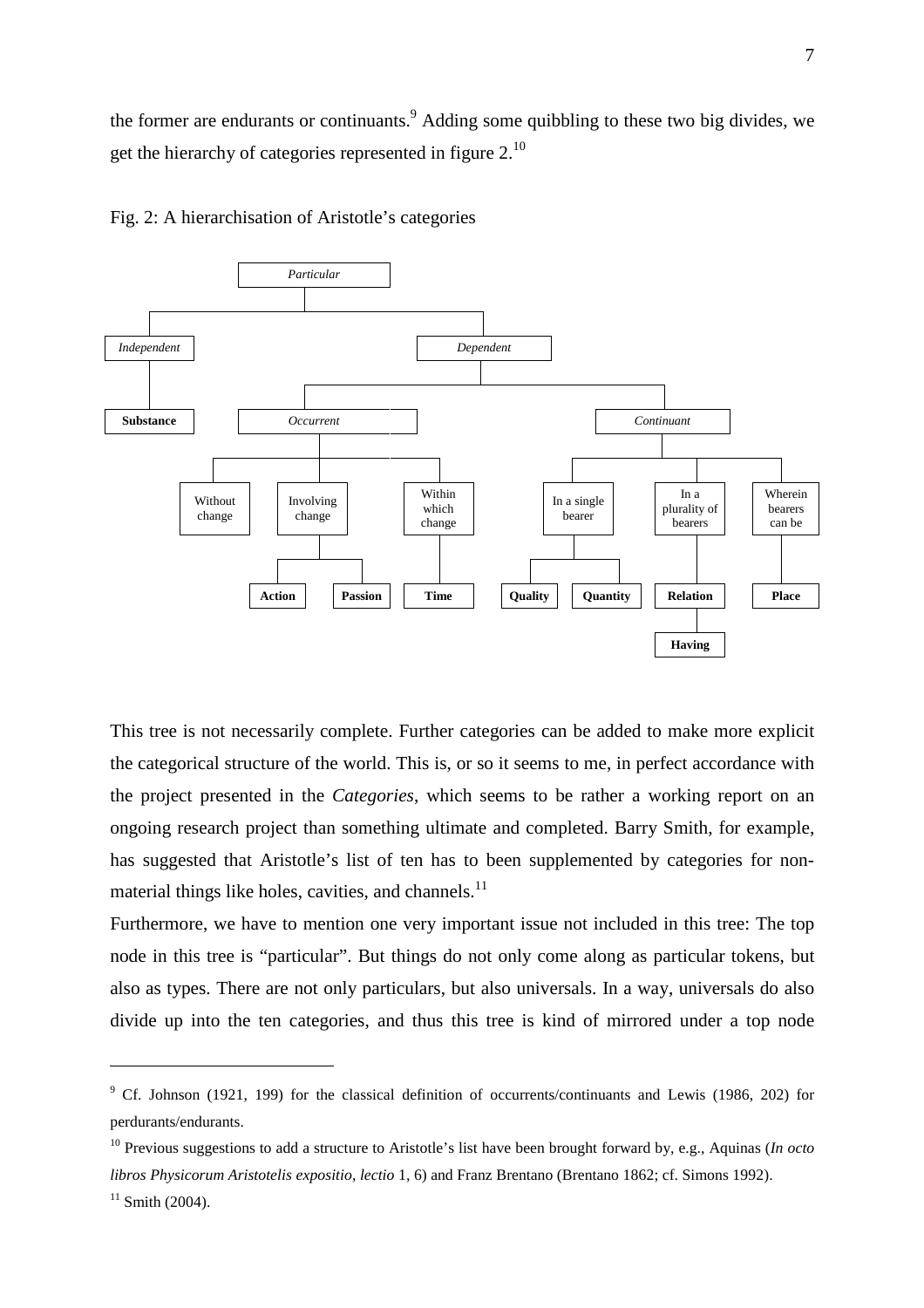"universal". But we have, in fact, to tell a more complicated story about the characterisation of the division of the universals into categories. For among universals, there is no splitting up into dependent and independent universals. For all universals are dependent entities, as Aristotle clearly points out: Even the existence of a kind of substances is ontologically dependent on the existence of some instance of this kind (Cat. 5, 2a35-2b6c). There are no independent universals, but only universals of independent things, i.e. universals whose instances are independent. Nor is there a division between continuant and occurrent universals, for no universal has a development in time.<sup>12</sup> There are no universals that are continuants, but only universals of continuants, and universals of occurrents, i.e. universals whose instances are continuants or occurrents, respectively.

Some teachings of the *Categories* remained firmly in the cultural memory of the philosophical schools, like, e.g., the list of the categories itself. This list is still today a philosophical commonplace, though (or maybe: because) it has again and again been criticised by, among others, the Stoics, the Neo-Platonists, Kant and many contemporary ontologists. Other elements of the *Categories* have fallen into neglect and could inspire anew contemporary ontological research. Here I want to mention two things: Aristotle's nonreductionism and a strand in the *Categories* that I want to dub his "concretism".

A many contemporary ontologies are reductionist. They try to reduce the numbers of categories of things that 'really' exist to a minimum, and the other categories are send into oblivion. Not so Aristotle. He does not see the task of ontology in eliminating as many categories as possible, but in assigning each category its place in the world of all beings. His main tool in doing so is the relation of priority, discussed in ch. 12. The most important kind of priority for ontological purposes is "natural priority" which is defined by Aristotle in terms of ontological dependence: A is naturally prior than B if it is possible that A exists without B, but not that B exists without A. With such a formal relation at hand, it is possible to refrain from reductionism without giving up the intuition that some entities are more basic than others.

The second feature I mentioned was Aristotle's concretism. Sometimes this term is used to describe the representation of an abstract idea in a concrete term. Here, I use the term to describe Aristotle's habit to represent concrete things with the help of terms that a derived from the names of abstract things. Cases in question are the two-yards-long-thing, the sick person, father and son. This habit indicates that in many passages of the *Categories* Aristotle is developing an ontology of the concrete rather than of the abstract. Many contemporary

 $12$  Cf. Johansson (2005), Hennig (forthcoming).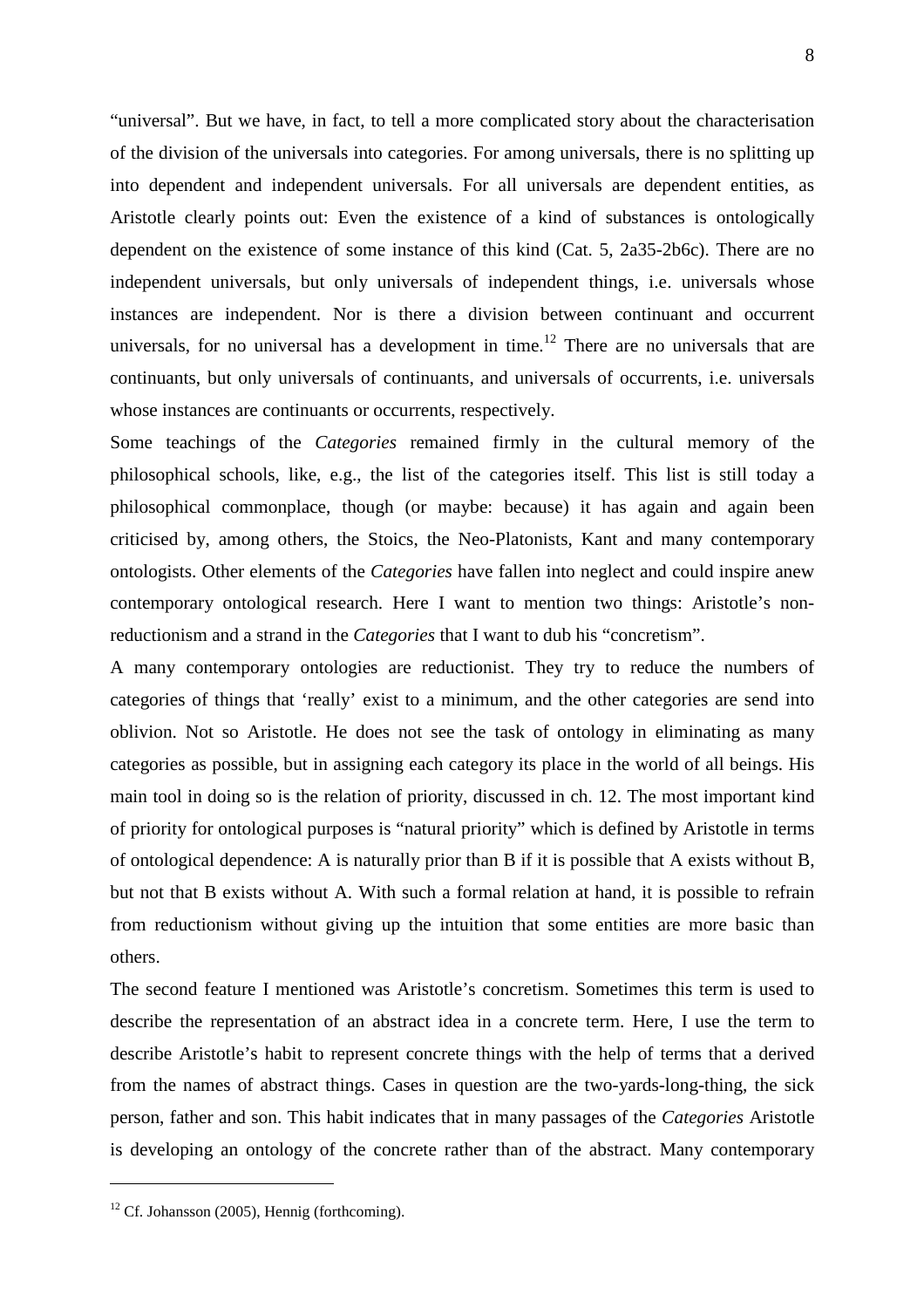ontologies try to account for the structure of concrete things by dividing them up in a multitude of abstract constituents; most famously trope theory, which considers the world to consist only of abstract particulars. While traces of this account can also be found in the *Categories*, it is not as dominant as one may expect on this background.

Evidence for Aristotle's concretism are also his terms for his "big" categories (i.e. those to which he dedicates a extensive treatment in chs. 5-8), which are terms for concrete things. This is most evident in the case of the *pros ti*, literally the "related-to-something", discussed in ch. 7: Fathers and sons are *pros ti*, not fatherhood or son-hood. The *pros ti* is thus not an abstract relation, but a thing to which a certain noun applies because it is the relatum of such a relation. The only exception to this is to be found in *Metaphysics* V 15, 1021b6-8, which does not only proof the rule but also that Aristotle is aware of the ontological difference between the relatum and the relation. For some categories he has even different terms that allow him to differentiate between *quale* and quality (*poion*, *poiotês*), quantum and quantity (*poson*, *posotês*). The latter is only rarely used by Aristotle; possibly because in his ears it was even more awkward than the terminological coinage *poiotês*, "quality" (cf. Plato's *Theaetetus*, 182a8). The price Aristotle pays for this is that he uses *poson* both for the concrete quantum and the abstract quantity, thus confounding things he previously took great pain in differentiating in ch. 2. The lesson to be learnt for modern (applied) ontology is that we have two kinds of things to categorise, the concrete things and the abstract things. We have to take account of red things, long things and fathers on the one hand and of red colour, length and fatherhood on the other hand. And we have to spell out the intimate relation between the entities in these two lists.

One more thing that could inspire contemporary ontology hinges on Aristotle's deviant talk about homonyms and synonyms as things instead of terms. For ontology deals with the things in reality, not with terms in language or concepts in cultures.<sup>13</sup> But without language we would not be able to communicate which were the aspects of reality we want to refer to. Deictic gestures can point to concrete things only, but with the means of language we can refer to properties that we abstract from the concrete things we perceive. Thus we can distinguish as well between the roundness, the redness and the rolling of a ball as between the round, the red and the rolling thing – although it is one and the same ball that is round, red and rolling. The refering function of language is the ontologist's means to distinguish and access the different features of reality. But the topic of ontology are these features; for the ontologist language is an instrument and not an area of research – and thus we have a good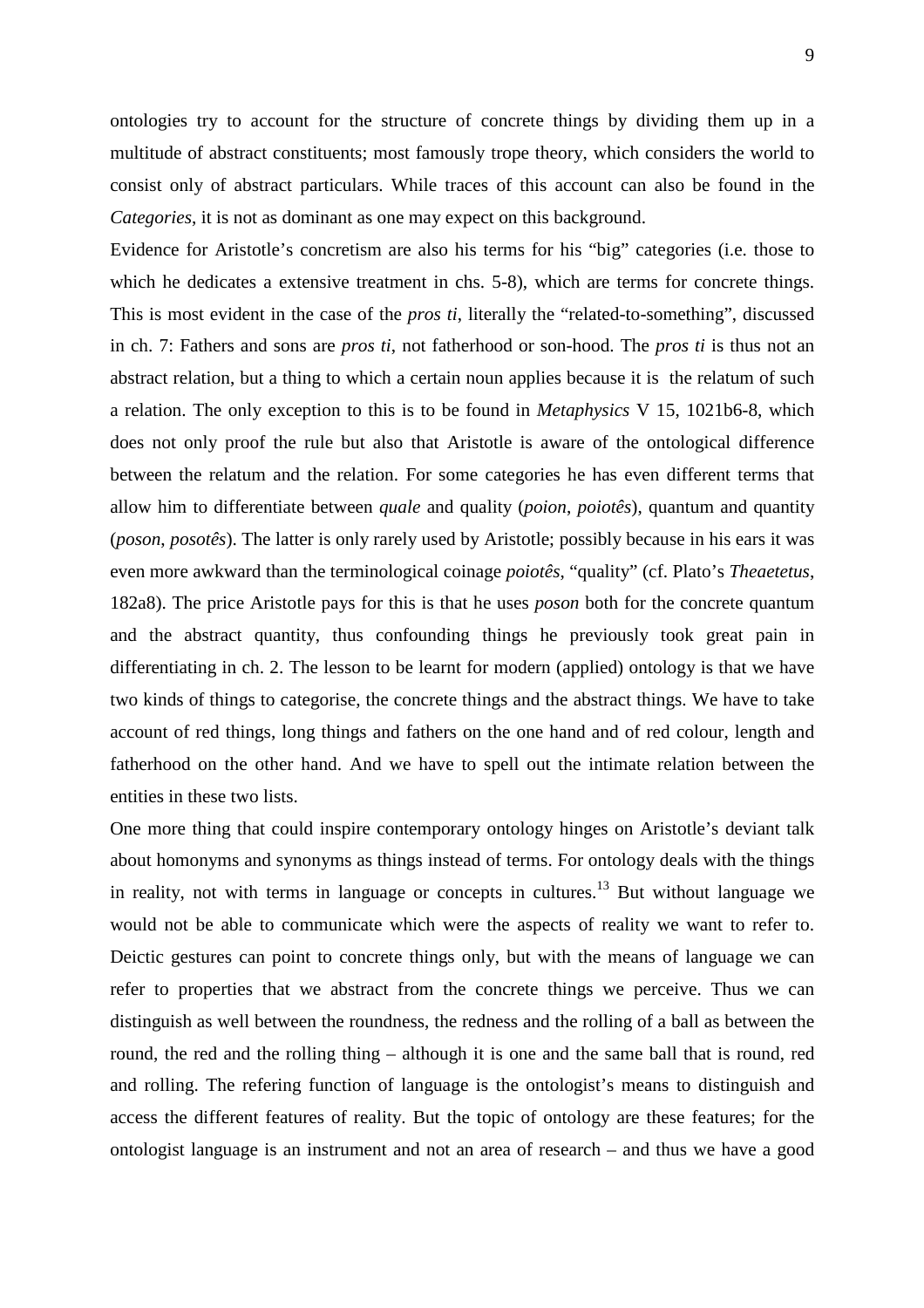motive to follow Aristotle in talking about the things signified and not about the signifying terms.

Such could be the content of an untimely review. How could such a review conclude? Maybe thus: Aristotle' *Categories* can help to find our way around the internet. The first question of any retrieval technique that is more than a search for strings of characters should be: To which category does the thing belong that I am searching for? Aristotle's little treatise suggest helpful changes in perspective that could benefit contemporary ontology, and especially the steadily growing field of applied ontology. They can give new impulses towards applications in biomedical, legal or business information sciences, but also inspire new work on the old question: What is being?

> *Ludger Jansen, Institut für Philosophie, Universität Rostock, 18051 Rostock*

## **References**

Angelelli, I. (1967), *Studies on Gottlob Frege and Traditional Philosophy*, Dordrecht: Reidel 1967.

Aquinas, Thomas, *In octo libros Physicorum Aristotelis expositio*, ed. M. Maggiòlo, Turino-Roma: Marietti 1965.

Ball, M. J., Cohen, M. F., eds. (1992), *Aspects of the Computer-based Patient Record*, New York: Springer (= Computers in Health Care).

Bonitz, H. (1853), *Über die Kategorien des Aristoteles*, repr. Darmstadt: Wissenschaftliche Buchgesellschaft 1967.

Brentano, F. (1862), *Von der mannigfachen Bedeutung des Seienden nach Aristoteles*, Freiburg im Breisgau: Herder.

Frede, M. (1983), 'Titel, Einheit und Echtheit der aristotelischen Kategorienschrift', in P. Moraux, J. Wiesner (eds.), *Zweifelhaftes im Corpus Aristotelicum. Studien zu einigen Dubia. Akten des 9. Symposium Aristotelicum*, Berlin-New York: de Gruyter, 1-29.

Gaus, W. (2003), *Dokumentations- und Ordnungslehre. Theorie und Praxis des Information Retrieval*, forth revised and extended edition, Berlin/Heidelberg: Springer.

Hennig, B. (forthcoming), 'Geschehnisse', in: Barry Smith and Ludger Jansen (eds.), *Angewandte Ontologie und biomedizinische Informatik. Eine kooperative Einführung*.

<sup>&</sup>lt;sup>13</sup> Cf. Smith 2004.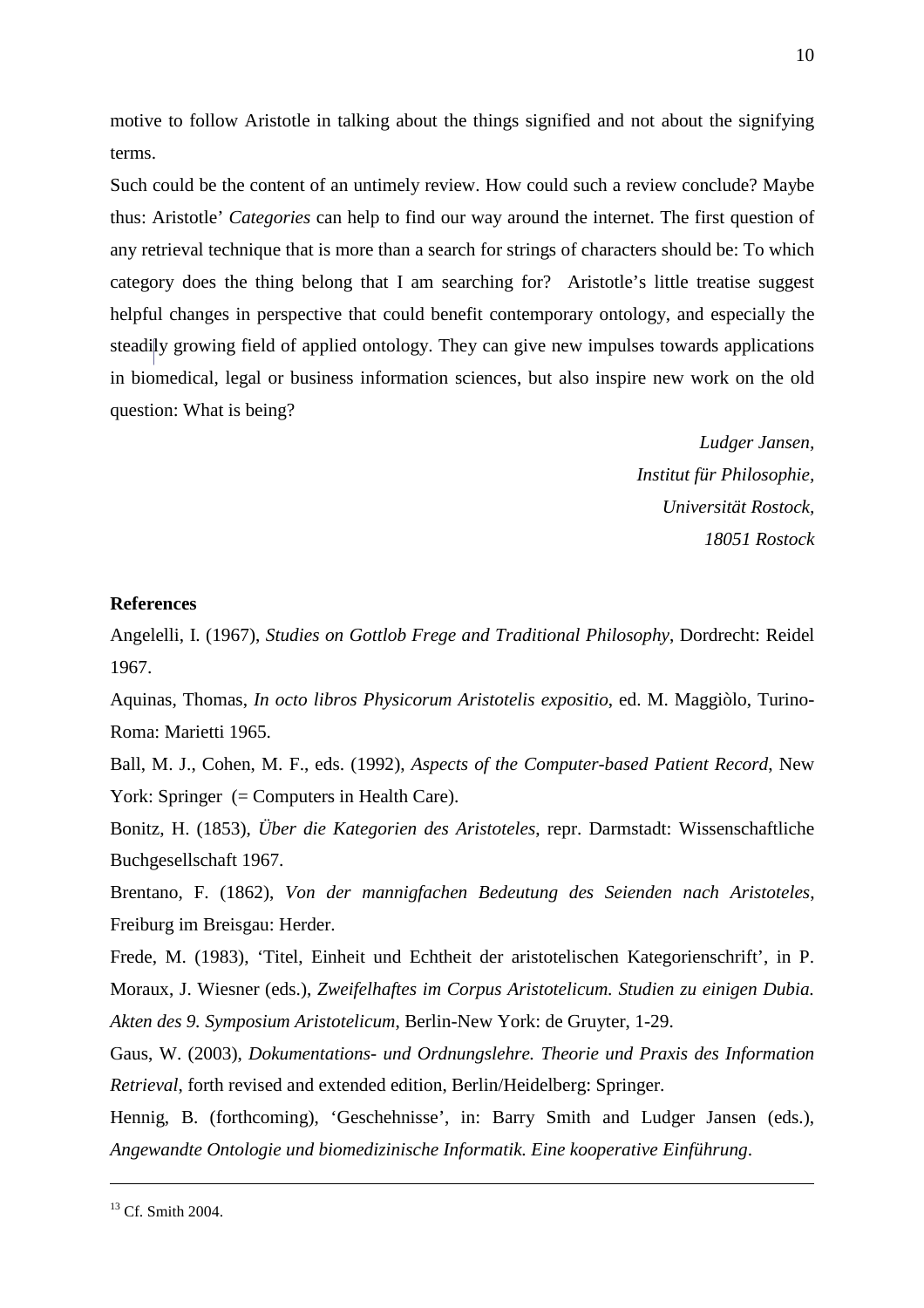Jansen, L. (2005), katêgoria/Kategorie, in O. Höffe (ed.), Aristoteles-Lexikon, Stuttgart: Kröner, 299-304.

Jansen, L. (2006), 'Aristoteles' Kategorien des Relativen zwischen Dialektik und Ontologie', in: *Logical Analysis and History of Philosophy* 9 (2006), 79-104.

Johansson, I. (2004), *Ontological Investigations. An Inquiry into the Categories of Nature, Man and Society*, 2nd edition, Frankfurt am Main: Ontos.

Johansson, I. (2005), 'Qualities, Quantities, and the Endurant-Perdurant Distinction in Top-Level Ontologies', in G. Büchel, B. Klein, Th. Roth-Berghofer, *WSPI '05. Proceedings of the Second International Workshop on Philosophy and Informatics*, CEUR-WS 130 (2005), http://CEUR-WS.org/Vol-130/.

Johansson, I. (2006), 'Four Kinds of , Is\_A' Relations: genus-subsumption, determinablesubsumption, specification, and specialization', in I. Johansson, B. Klein, Th. Roth-Berghofer (eds.), *WSPI 2006: Contributions to the Third International Workshop on Philosophy and Informatics*, Saarbrücken 2006 (= IFOMIS Reports 14), 47-62.

Johnson, W. (1921), *Logic*. Part I, Cambridge: Cambridge University Press.

Kahn, Ch. H. (1978), 'Questions and Categories', in: H. Hiz (ed.), *Questions*, Dordrecht/Boston: Reidel, 227-278.

Lewis, D. (1986), *On the Plurality of Worlds*, Oxford: Blackwell.

Lowe, E. J. (2006), *The Four-Category-Ontology*, Oxford: Oxford University Press.

Macdonald, C. (1998), 'Tropes and Other Things', in: St. Laurence, C. Macdonald (eds.), *Contemporary Readings in the Foundations of Metaphysics*, Oxford: Blackwell, 329-350.

Russell, B. (1940), *An Inquiry into Truth and Meaning*, London: Allen & Unwin.

Schmitz, H. (1985), *Die Ideenlehre des Aristoteles, Erster Band: Aristoteles. Ontologie, Noologie, Theologie*, Bonn: Bouvier.

Simons, P. (1992), 'Categories and Ways of Being', in P. Simons, *Philosophy and Logic in Central Europe from Bolzano to Tarski. Selected Essays*, Dordrecht/Boston/London: Kluwer, 377-394.

Smith, B. (2003), 'Aristoteles 2002', in: Th. Buchheim, H. Flashar, R. A. H. King (eds.), *Kann man heute noch etwas anfangen mit Aristoteles?*, Darmstadt: Wissenschaftliche Buchgesellschaft 2003.

Smith, B. (2004), 'Beyond concepts: Ontology as Reality Representation', in A. Varzi, L. Vieu (eds.), *Proceedings of FOIS 2004. International Conference on Formal Ontology and Information Systems 2004*, IOS Press: Amsterdam 2004, 73-84.